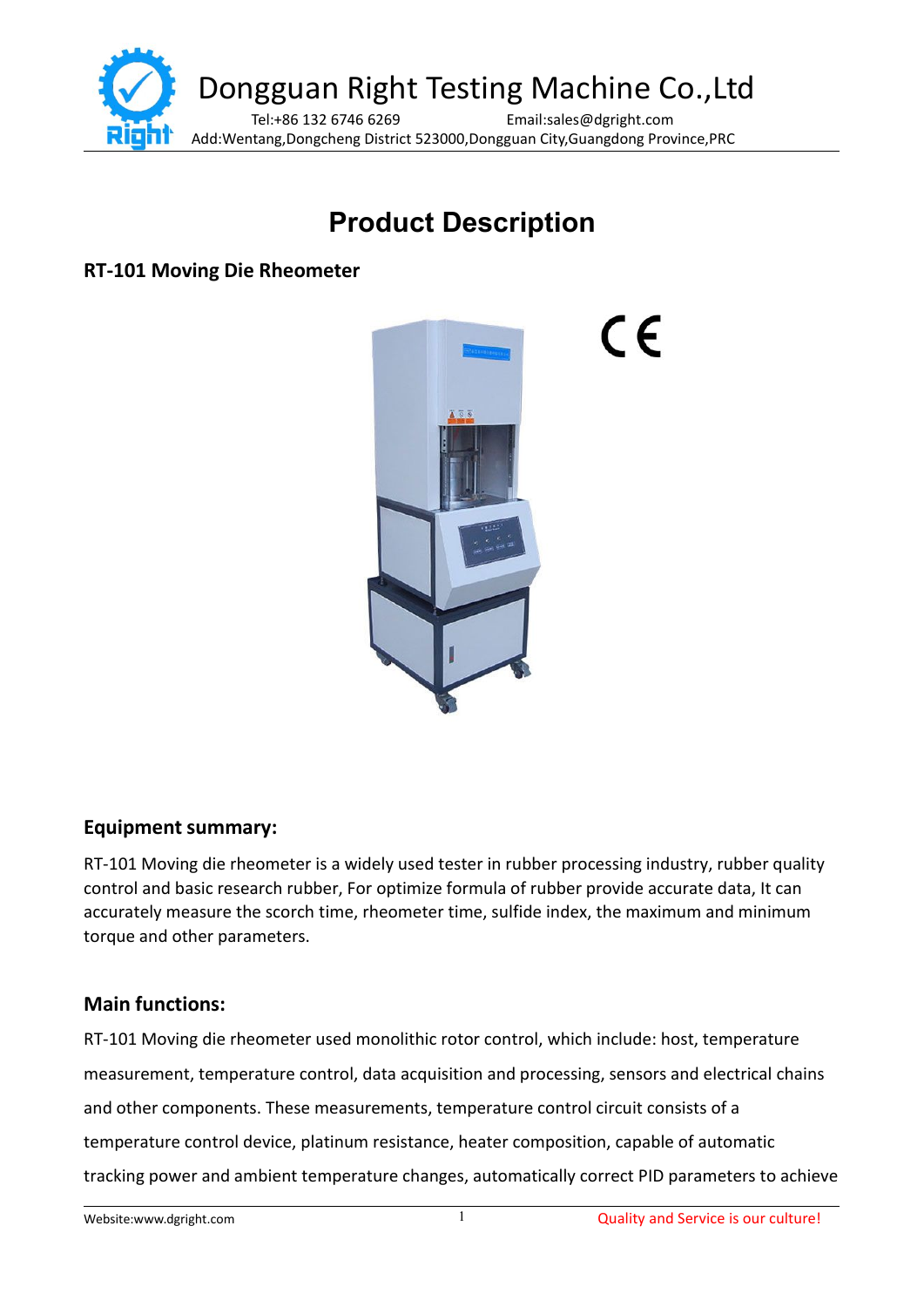

fast and accurate temperature control purposes. Data acquisition system and mechanical linkage to complete the rubber vulcanization process of force torch signal automatic detection, automatic real-time display of temperature and settings. After curing, automatic processing, automatic calculation, print vulcanization curve and process parameters. Show curing time, curing power Ju, also has a variety of audible alert.

RT-101 Moving die rheometer controlled by computer, the computer setting the parameters of the direct control of test parameters rheometer. Display real-vulcanization curve and temperature curve, store test results, different adjustable comparison of test results and in a different color.

#### **Features:**

1. This instrument is really confined mold cavity, and the United States Alpha (formerly Monsanto) has done. Repeatability, and test data comparable with the Alpha. At the international leading position in the same industry.

2,.The instrument development platform based on large databases, temperature control devices using the software to directly control and collection and processing. Instrument to overcome the general curing temperature of the shortcomings of using temperature controller (accuracy poor). The technical leadership of international new trend.

3. This instrument has statistics, analysis, storage and comparison functions. Humanized design, easy to operate

4. Using imported high-precision sensors

#### **How it works:**

The rubber sample into the mold cavity is almost entirely enclosed and maintained at test temperature, the mold cavity are of two parts, of which the lower part with a small linear reciprocating movement (swing oscillation), oscillatory shear specimen produced strain determination is the reaction torque of the mold cavity (force), this torque (force) depends on the shear modulus of rubber.

Curing test specimens after the start of the shear modulus increases, the computer machine real-time display and record the torque (force), when the torque (force) rose to a stable value or the maximum as well as return to the state, they get a torque (force) and time curve, that is, curing